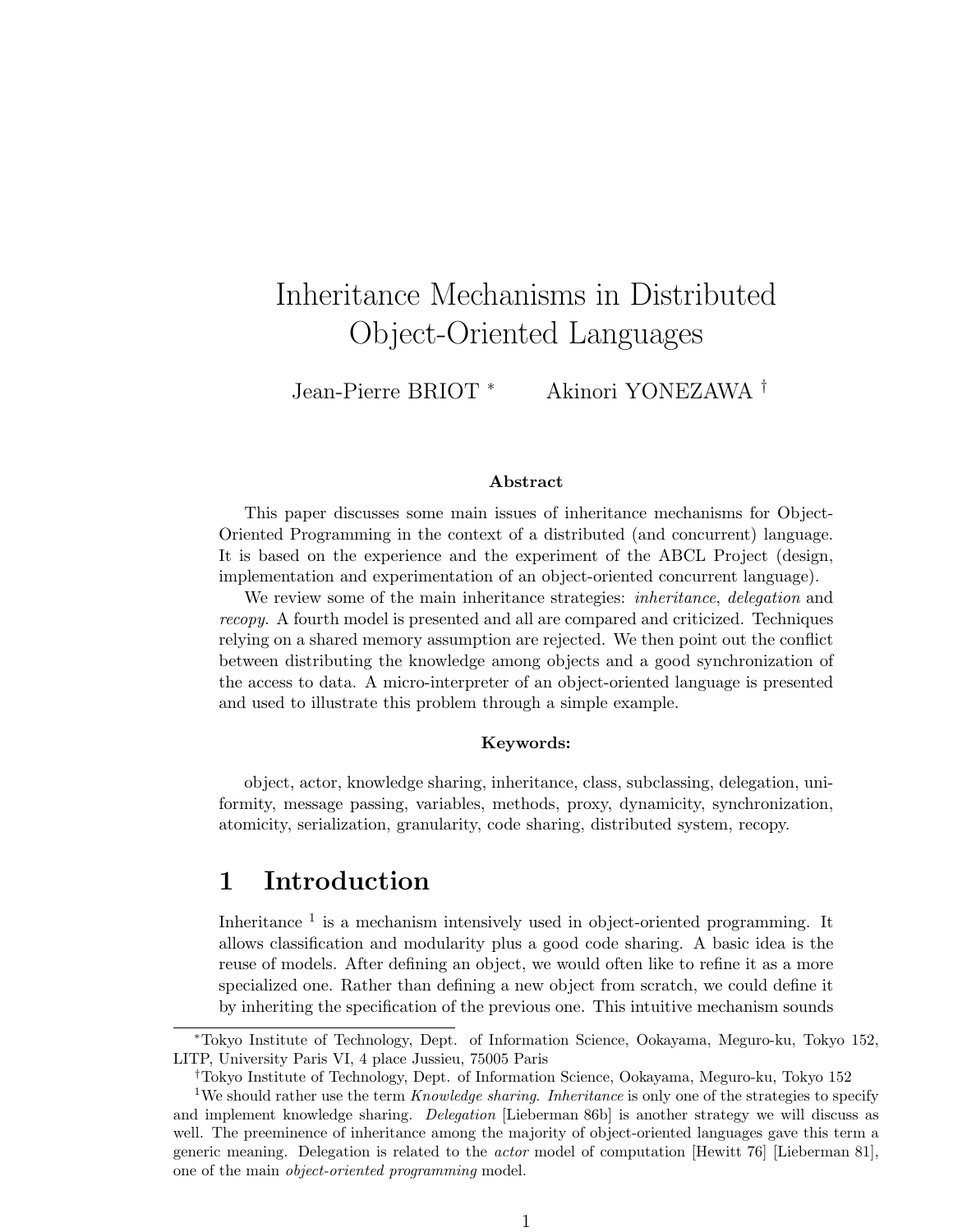already more general and powerful than a simple automatic recopy facility (such as duplicating a text fragment in a text editor). Changing the first object could also change the new one inheriting from it. In that sense, inheritance is a good means to share code efficiently, and as mentions [Touretzky 86], it is also supposed to make knowledge searching more efficient.

Inheritance is also used to give hierarchical (or almost hierarchical) structure to knowledge, while gaining modularity. For representation systems, a standard example is the hierarchy of animal species.

There are a lot of different description and implementation strategies for inheritance, but usually there is a compromise between full dynamicity and full recopy. Also many systems rely on strong assumptions. The most usual assumption is the existence of shared memory. This allows us to gain efficiency to follow the inheritance links, which are implemented by simple pointers. In contrast we want to explore the strategies of inheritance in a general memory model, i.e., a general distributed model.

As the background of our discussion, we will first review the two main techniques  $2$  used in object-oriented systems, namely *inheritance* and *delegation*. We will compare them, following [Briot 84] and [Lieberman 86a]. Only the delegation scheme is flexible enough to be free from the shared memory assumption, so we will study and criticize it in a distributed memory context. We will then discuss an alternative to delegation that solves its problems, but unfortunately this second model also suffers from some weaknesses. Before concluding we will also discuss the tradeoff between flexibility and recopy, as well as some techniques to make the copy approach more flexible.

## 2 Inheritance

The *inheritance* model (also called *subclassing*, cf  $\S 2.3$ ) is proposed by Smalltalk-76. It allows knowledge sharing among *classes*. A *class*<sup>3</sup> can be declared as *subclass* of another class, this subclass will inherit the definition of the previous one. This hierarchy is represented by a tree, called the *inheritance tree*.

This model is followed by most object-oriented languages, even if some propose their own extensions such as the handling of multiple inheritance (cf  $\S 2.4$ ).

## 2.1 Variables and Methods

The model of inheritance is strongly related to the class model of Smalltalk and its implementation decisions. As a consequence, the inheritance of the data-base of an

<sup>3</sup>For an introduction to *object-oriented programming* and the notion of *class*, see [Stefik & Bobrow 86].

<sup>&</sup>lt;sup>2</sup>There are other models, among them *frames* and *semantic networks*. The *frame* model (illustrated by the languages FRL [Roberts & Goldstein 77] and KRL [Bobrow & Winograd 77]) could be reduced to the delegation model of actors as shown in [Briot 84]. Semantic networks languages such as NETL [Fahlman 79] use another model based on links. [Touretzky 86] gives a good comparative analysis of frames and semantic networks, as well as a good study of redundancy and ambiguity in multiple inheritance systems (cf  $\S 2.4$ ) such as NETL.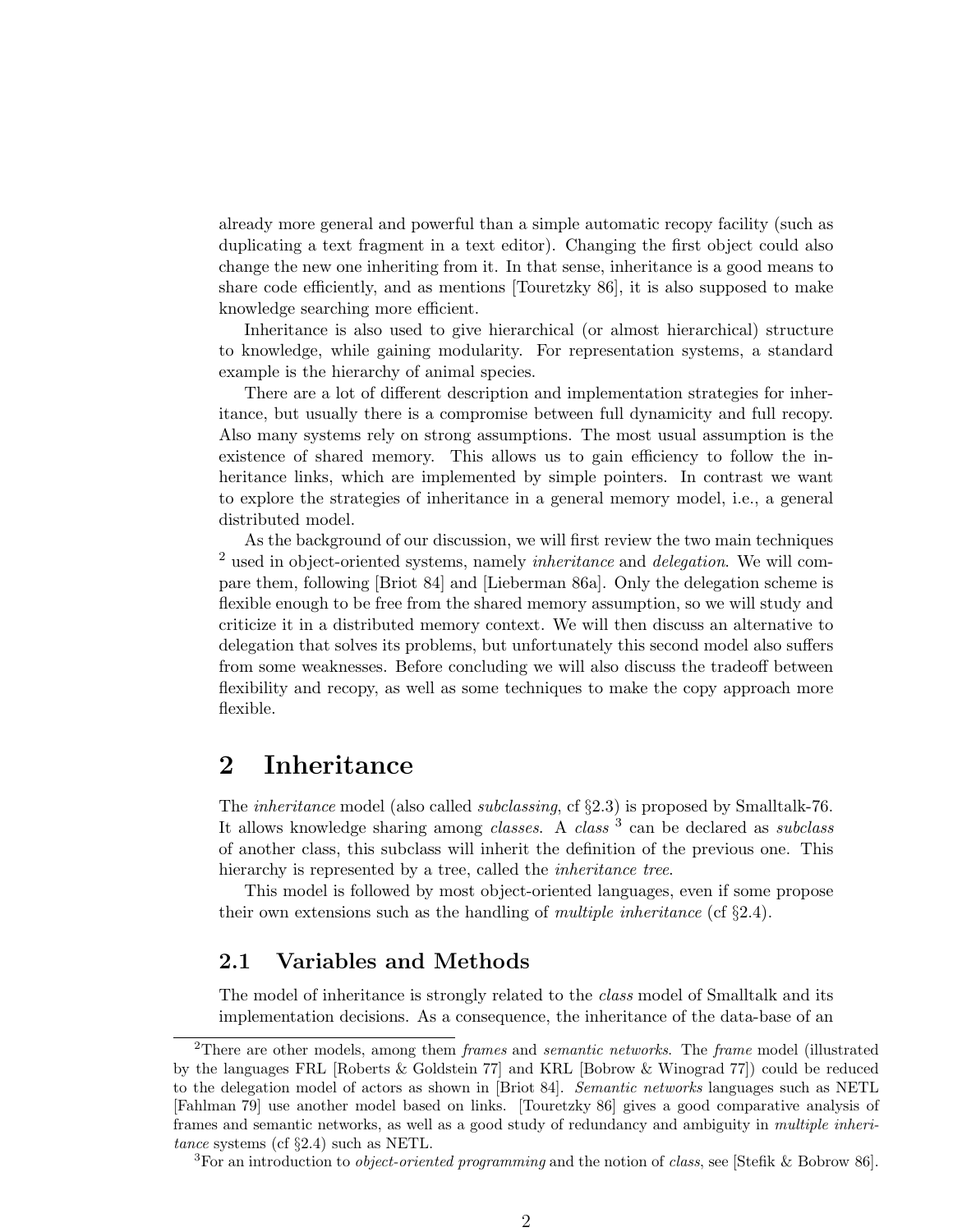object (called the *instance variable dictionary*) is opposed to the inheritance of its procedures-base (called the method dictionary). The first one is an inheritance of abstraction (specification), whereas the second one is an inheritance of behaviors (procedures code). The first one is static and the second one dynamic.

The instance variable dictionary of an object is split in two parts: the set of (instance) variables, specified by the class of the object, and the set of associate values, owned  $4$  by the object. These two sets must always be isomorphic. The set of values owned by an object is computed and assigned at its creation time (although each value could change later). For keeping the isomorphy, the set of variables of a class should be constant and assigned at creation time of the class before instantiating it. In consequence, the inheritance of the variables is static and performed only once. The set of inherited variables is merged  $5$  with the set of variables specified. Thus it is impossible to create a subclass of a not yet defined class.

On the other hand, inheritance of methods is dynamic. The lookup for a method begins in the method dictionary of the receiver's class. When none is found, the search resumes in the superclass. If there is no superclass, an error occurs.

### 2.2 Flexibility vs. Efficiency

This is one of the main tradeoffs in knowledge sharing. Inheritance is "half flexible and half efficient". Inheritance of variables is static thus efficient but changes won't propagate unless there is an automatic update mechanism (cf  $\S7.2$ ). The link between a class and its superclass is "hardwired," and uses pointers for efficiency (same for the link between an object and its class). Thus this model is not suitable for a distributed memory model.

## 2.3 From Concatenation to Inheritance

The subclassing mechanism adopted by Smalltalk-76 [Ingalls 78] and Smalltalk-80 [Goldberg & Robson 83] was first introduced in the language Simula-67 [Dahl et al. 70]. In this pioneering language, the notion of inheritance is really close to concatenation of text programs. The specifications of the two classes are merged, and their two program bodies concatenated (the keyword inner is used to specify where the inherited body is inserted). The flexibility was not a major goal in a compiled language built on an Algol foundation.

### 2.4 Multiple Inheritance

A class could also have several superclasses. Such a system is called a multiple inheritance system. The strategy of exploration of the inheritance graph becomes

<sup>&</sup>lt;sup>4</sup>The set of variables is owned by the class (thus shared by all instances of that class), while every instance of the class owns its private set of values. In contrast class variables, introduced in Smalltalk-72 [Goldberg & Kay 76], are variables whose values are also shared and owned by the class.

<sup>&</sup>lt;sup>5</sup>These two sets are ordered and usually implemented with vectors. The simplest inheritance of variables becomes a simple concatenation (cf §2.3) of vectors, the inherited variables coming first.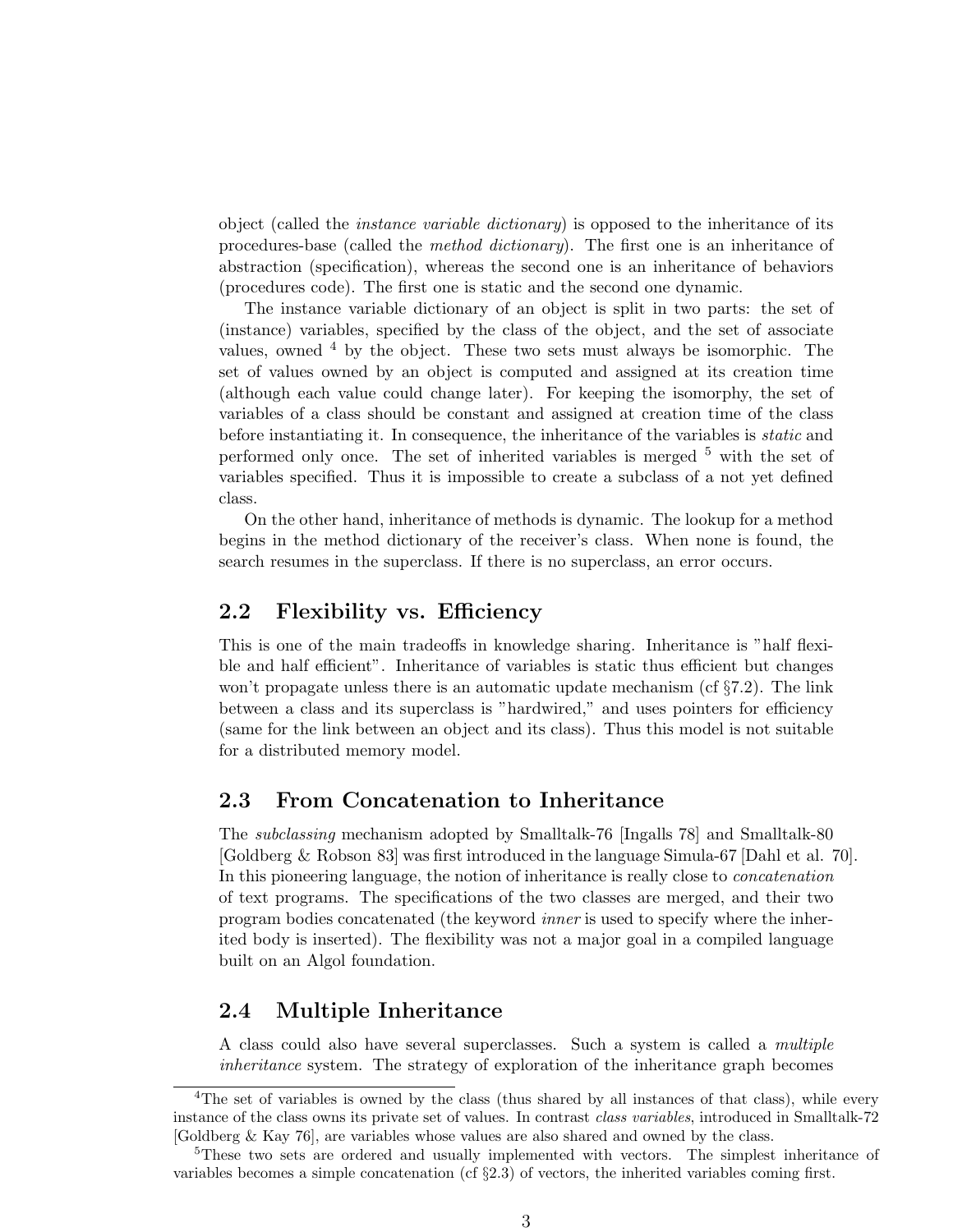more various and complex than for a simple tree. In fact every language proposes its own strategies. A sample of such strategies presentations could be found in [Moon & Weinreb 80] [Bobrow & Stefik 83] [Borning & Ingalls 82] [Touretzky 86]. This is not the subject of our paper.

## 3 Delegation

The *delegation* model proposed by Act-1 [Lieberman 81], as opposed to the above model, is fully dynamic. An object (called an *actor* in this computation model [Hewitt 76] where the class concept is absent) knows about another object called a proxy. The object will delegate to its proxy the messages that it doesn't recognize. This proxy could recursively delegate the message to its own proxy (which could in turn also delegate the message to its proxy). The proxy will handle and compute the message in place of the initial receiver. The intuitive formulation could be: "Could you please compute that request for me, because I don't know how to do this" [Lieberman 81].

## 3.1 Delegation vs. Inheritance

Compared to the Smalltalk-76 inheritance model, the inheritance of variables in the delegation scheme is dynamic. In fact accessing (read or write) a variable of the database is like performing an accessing method to this variable (cf next section). The second difference with the first model is the uniformity of the communication protocol: the delegation to the proxy of an object is performed by message passing and not through a system primitive and a physical link (pointer). Thus delegation can be fully designed at the language level and can be locally customized by the user easily. This model is independent of the assumption of shared memory and is perfectly suitable for a distributed model. It allows also complete dynamicity and modularity (there is no merging of the data-bases as in the Smalltalk-76 model). Two issues, efficiency and synchronization, must be addressed in this scheme. Efficiency can be gained by interpreter optimization such as caching [Deutsch & Schiffman 84]. But as we will see, synchronization conflicts with recursion in the delegation scheme, and the problem is not trivial.

## 3.2 Variables as Methods

In the delegation scheme, method activation as variable consultation should rely on message passing, because both of them could be delegated to another object. The strategy proposed by Henry Lieberman [Lieberman 86a] is to consider a variable as a method. Each variable is represented as a method (of the same name) which handles two messages: consulting the value, and assign a new value. We could view such a method as a closure which is able to return and assign its protected value.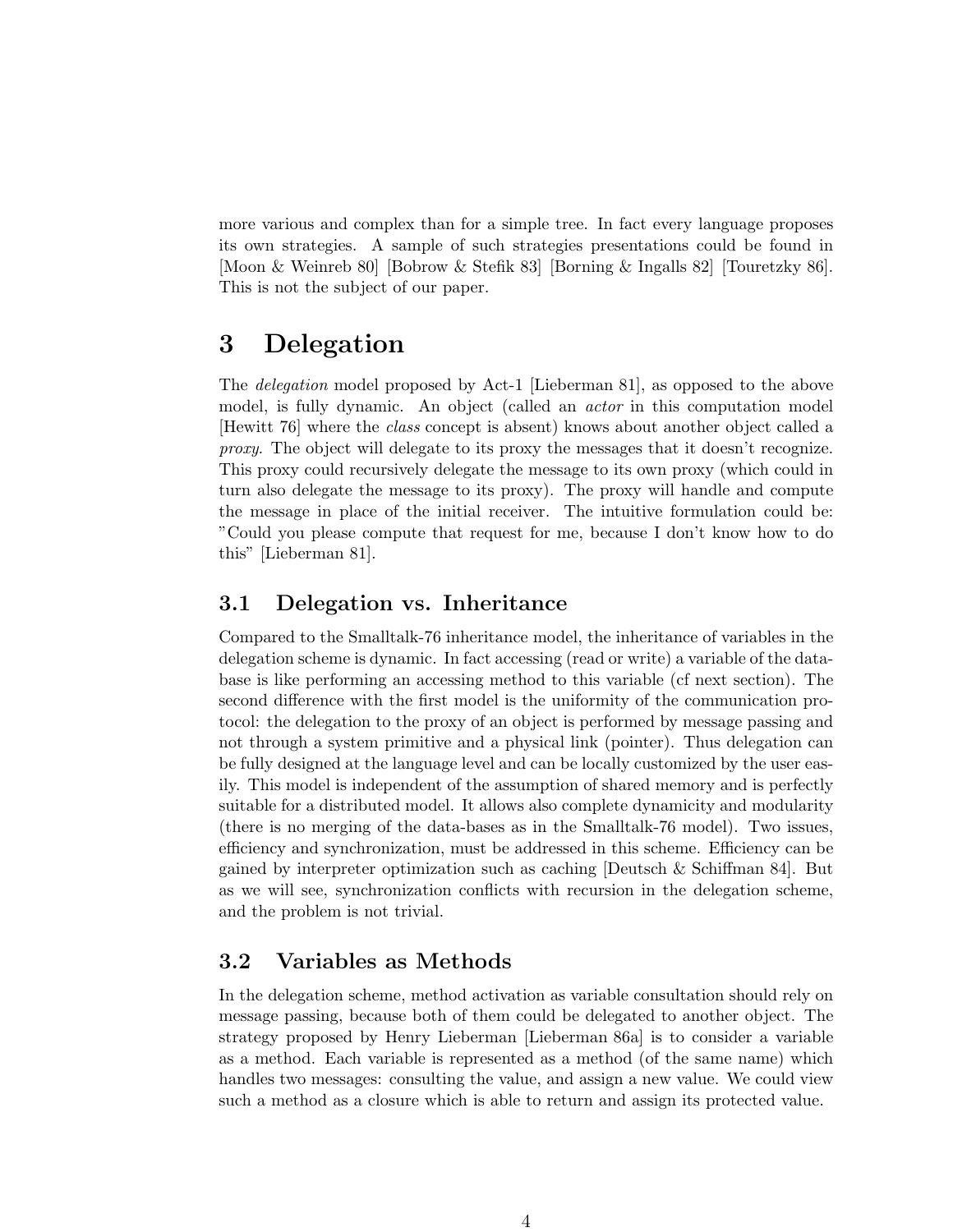## 4 Example of Delegation

The delegation model is simple, uniform, and flexible. Unfortunately, it has some deficiencies to handle safely synchronization in a concurrent environment. A simple example will illustrate this fact.

### 4.1 The Counter Example

The Counter object is a very simple example, but it gives a good illustration of objects with changing states. Let's describe it in an object-oriented language whose micro-interpreter will be presented in the next section.

; creation of a counter (setq counter (make-object)) ; the single variable (put-variable counter 'contents 0) ; the three methods (put-method counter 'reset '(lambda () (w 'contents 0))) (put-method counter 'incr '(lambda () (w 'contents (1+ (r 'contents))))) (put-method counter 'show '(lambda () (r 'contents)))

A method is represented by an anonymous function (lambda) whose parameters are the parameters of the method.

"(r variable)" means an access (read) to variable of the current object.

"(w variable value)" means the assignment (write) of value to variable.

A message is a list whose first element is the name of the method to be selected (thus called the selector). Other elements are the actual arguments of the message. The function *send* is used to send a message to an object (called the *target*).

Now here is a sample of interaction with the counter:

? (send counter '(reset))  $= 0$ ? (send counter '(incr))  $= 1$ ? (send counter '(incr))  $= 2$ ? (send counter '(show))  $= 2$ 

## 4.2 1st Interpreter (no Delegation)

We now define a little interpreter of an object-oriented language in order to exhibit the delegation model. This is the first version of this interpreter, the simplest one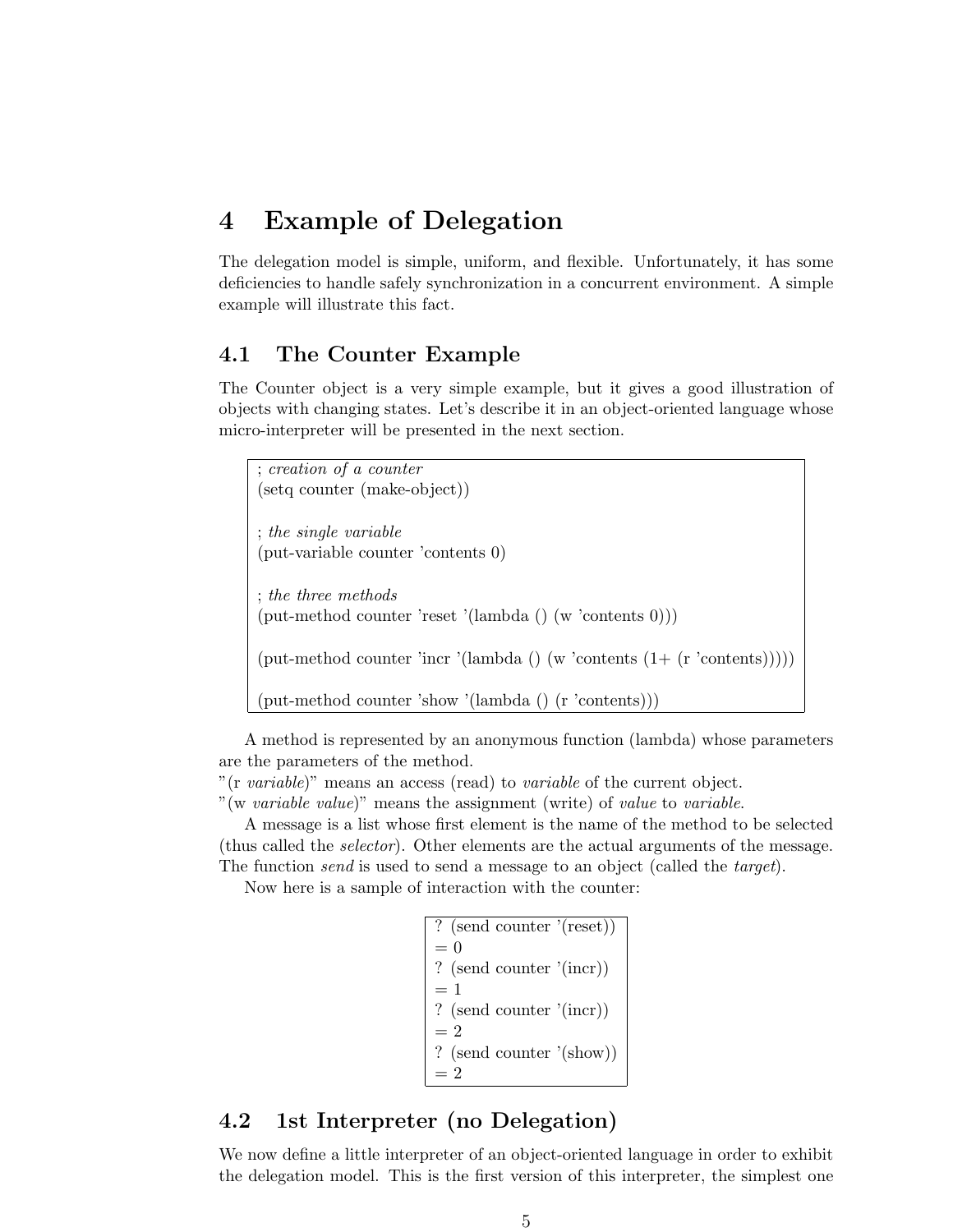that we will modify later to discuss several strategies. In this first interpreter, message passing is implemented as a simple functional call. Variables are accessed through primitive operations and not through message passing. As a consequence, this interpreter is not suitable for delegation.

The definition of this tiny interpreter (and the next ones) is given in CommonLisp [Steele 84]:

| ; structure of an object                                        |
|-----------------------------------------------------------------|
| (defstruct object)                                              |
| (variables (make-hash-table))                                   |
| $(methods (make-hash-table))$                                   |
| $(\text{proxy nil})$                                            |
|                                                                 |
| ; message-passing form                                          |
| (defvar self)                                                   |
|                                                                 |
| (defun send (self message)                                      |
| $(\text{apply (get-method self (car message)) (cdr message)}))$ |
|                                                                 |
| <i>to define methods</i>                                        |
| (defun put-method (object name behavior)                        |
| (setf (gethash name (object-methods object)) behavior))         |
|                                                                 |
| (defun get-method (object name)                                 |
| (gethash name (object-methods object))                          |
| ; to define variables                                           |
| (defun put-variable (object name value)                         |
| (setf (gethash name (object-variables object)) value))          |
|                                                                 |
| (defun get-variable (object name)                               |
| (gethash name (object-variables object))                        |
|                                                                 |
| ; access to a variable                                          |
| (defun r (variable)                                             |
| (get-variable self variable))                                   |
|                                                                 |
| (defun w (variable value)                                       |
| (put-variable self variable value))                             |

Every object owns two dictionaries (implemented by two distinct hash-code tables). The first one is the *(instance) variable dictionary*, containing the variables, and the second one the *method dictionary*, containing the methods. The third slot represents the proxy of an object and will be used later.

Message passing is implemented with a simple function application, applying the method associated to the selector (the head of the message list) to the arguments (the tail of the message list).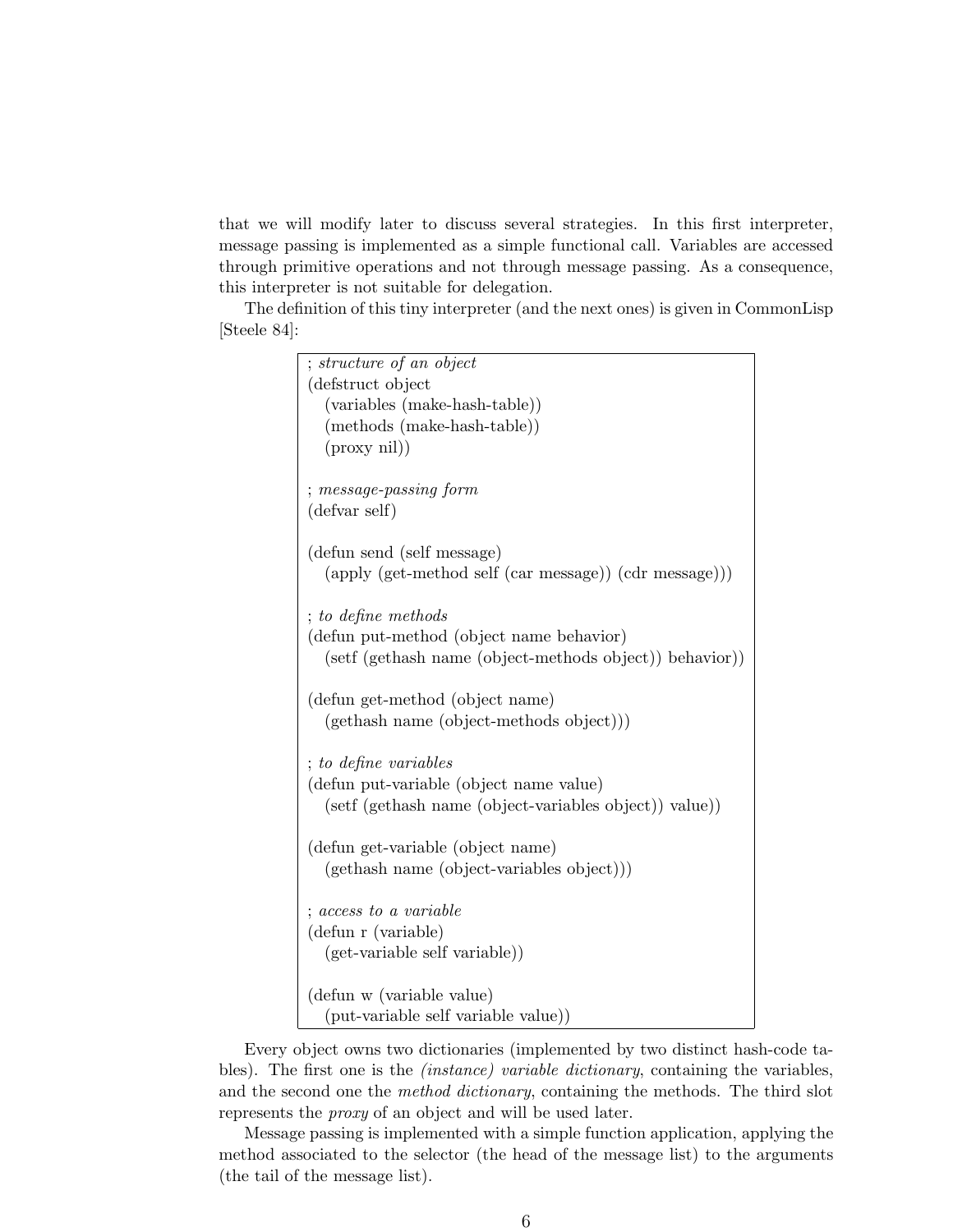The variable self represents the current active object. It is declared as a special variable ([Steele 84]), which is dynamically bound at every activation.

Note that there is no error handler in this interpreter. It can be easily incorporated by adding some tests like checking if the receiver is an object, and testing the existence of a method (cf §4.4).

The access to variables as well as methods is a simple lookup in the corresponding hash-code table. There is no way to support (distributed) delegation with this first interpreter model because the access to variables doesn't rely on message passing.

## 4.3 2nd Interpreter (with Delegation)

We will now slightly modify our first interpreter in order to unify variables and methods. A variable is now represented by a method with 0 or 1 argument. Each variable-method is implemented by a closure to store and protect its value (the variable *value*). No argument means reading (and returning the value) of the variable. One argument means assigning that argument (which represents the new value) to the variable. The local variable  $set$ ? is declared as predicate by the CommonLisp keyword *Coptional* to test the existence of an argument.

Note that the *variables* slot of the *object* structure can be removed because it is now no longer used. We just show the changes from the first definition.

```
; to define variables
(defun put-variable (object name value)
  (put-method object name (make-variable-method value)))
(defun make-variable-method (value)
  #'(lambda (&optional (new-value nil set?))
        (if set? (setq value new-value) value)))
; access to a variable
(defun r (variable)
  (send self '(,variable)))
(defun w (variable value)
  (send self '(,variable ,value)))
```
The functions  $r$  and  $w$  are redefined as sending a message (whose selector is the variable) to the current receiver (self). The list messages are constructed with the backquote macrocharacter ('). A comma (,) indicates an element to be evaluated.

## 4.4 Implementation of Delegation

To implement a delegation mechanism, we have to redirect the message to another object (the *proxy*) in case of a method lookup failure. The send should now accept a third argument to correctly manage recursion as pointed out by Henry Lieberman [Lieberman 81] [Lieberman 86b]. We must send any recursive message to the initial (original) receiver and not to the current object. Intuitively, we could refine our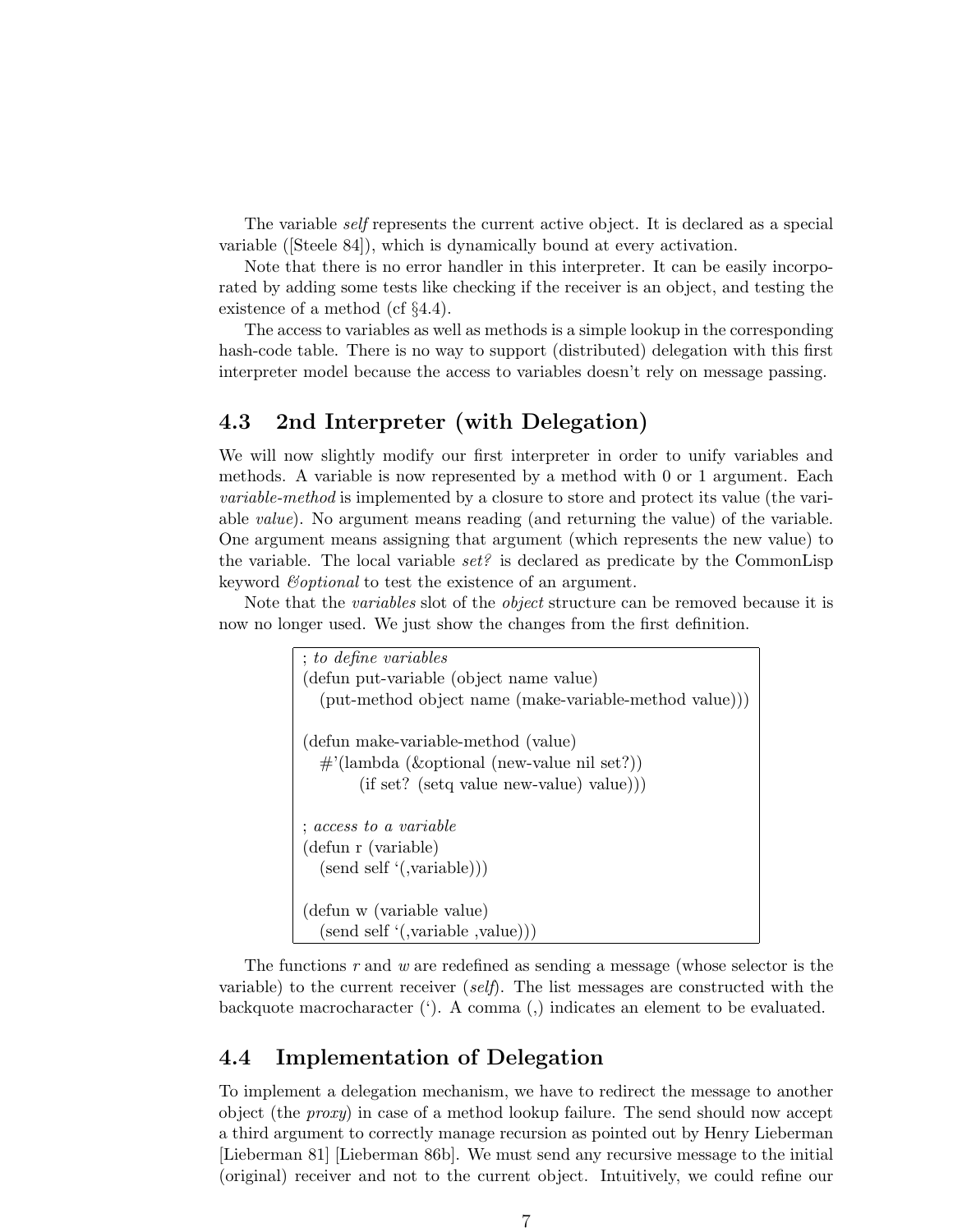first informal definition of delegation as: "Could you please compute that request for me, because I don't know how to do this. If you need any more information please send that request back to me".

The variable self is now no longer bound to the current receiver (the variable target is), but to the *initial* receiver.

The "external" (used in the programs) send function has only two arguments, the target and the message. It will call an "internal" send (the function send1) with three arguments, binding the variable self to the value of the variable target, thus identifying the initial receiver with the current receiver.

If no method associated to the selector is found, the message is delegated to the proxy. The message and the initial receiver (self) are communicated to the proxy through an "internal" call to *send1*. Thus recursion using the variable *self* will be handled correctly and always sent to the initial receiver of the send.

```
; message-passing handling the initial receiver
(defun send (target message)
  (send1 target message target))
(defun send1 (target message self)
  (let ((behavior (get-method target (car message))))
    (cond
       (behavior
       (apply behavior (cdr message)))
       ((object-proxy target)
        (send1 (object-proxy target) message self))
       (t
        (error "\tilde{S} is a message unrecognized by \tilde{S}" (car message) self)) ))
```
Note that if there is no proxy, the delegation fails and an error is reported.

## 4.5 3rd Interpreter (Delegation and Concurrency)

We will now extend this second interpreter to accomodate concurrency. The "functional call" message passing will be changed in asynchronous message sending. A new slot *mailbox* is added to the *object* structure, and will buffer the messages sent to the object.

A new argument  $6$  to the send form is now the reply destination (reply-to) [Yonezawa et al. 86], allowing to specify the object an answer is sent to. We will use this to simulate bidirectional message call, because our message passing model is now unidirectional. The form "(reply *answer*)" is a simple way to send back a message to the reply destination if specified. For the same reason as self, the variable *reply-to* is declared as special (dynamic scoping).

To keep this interpreter small and simple, we will assume the existence of a queue data type module, and a *scheduler*. The function *make-queue* is the queue generator

<sup>&</sup>lt;sup>6</sup>For the implementation of delegation, we should keep an internal send1 function and the self argument as described above. We won't mention it here to avoid confusion.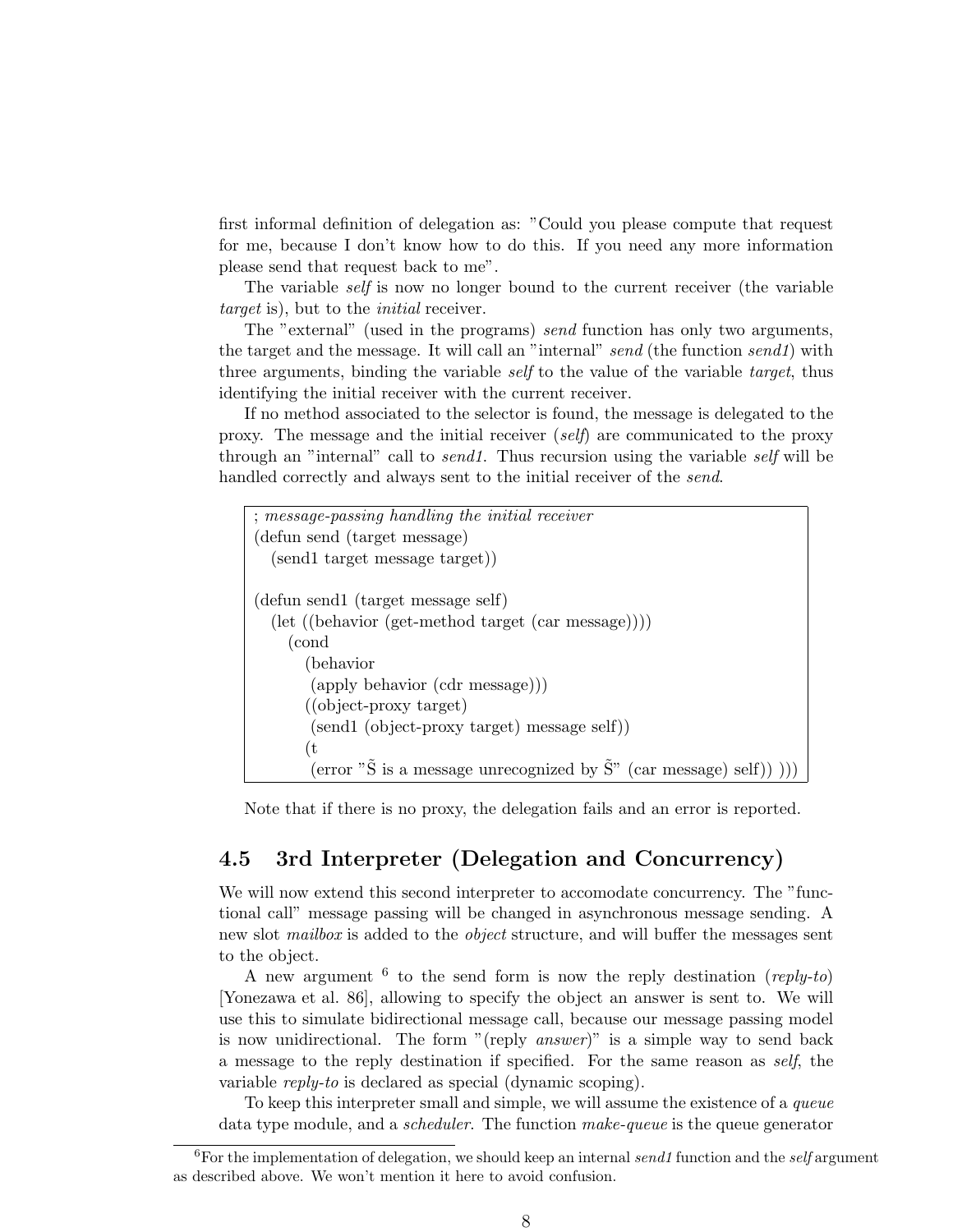(initially empty), enqueue the constructor, dequeue the operation to remove the first element, and queue-empty? the emptyness predicate.

> ; structure of an object (defstruct object (variables (make-hash-table)) (methods (make-hash-table)) (proxy nil) (mailbox (make-queue))) ; message-passing form (defun send (target message &optional reply-to) (enqueue (cons message reply-to) (object-mailbox target)) (activate target)) (defvar reply-to) (defun reply (value) (send reply-to '(reply ,value)))

The scheduler is assumed to include a set of active objects (also called *ready*, i.e., eligible for the CPU service but not currently executing [Comer 84]). The function activate makes an object become active (if it is not already so) and inserts it in the set of active objects. The function disactivate removes an object from the set of active objects.

After selecting an object to become the *current* object to be executed, the scheduler will call the function *execute*. For the sake of simplicity, we assume the computation of a message is atomic, i.e., it won't be interrupted. Thus there are only two cases. An object with an empty mailbox will be disactivated. Otherwise the first message will be removed from the mailbox queue, and it will be computed.

The access function to read a variable (the r function) has been slightly changed. This function accepts a second argument ( $reply_to$ ), the reply destination the value will be sent to. There is no longer a function call, so the value won't be returned automatically. Therefore we must specify explicitly the reply destination.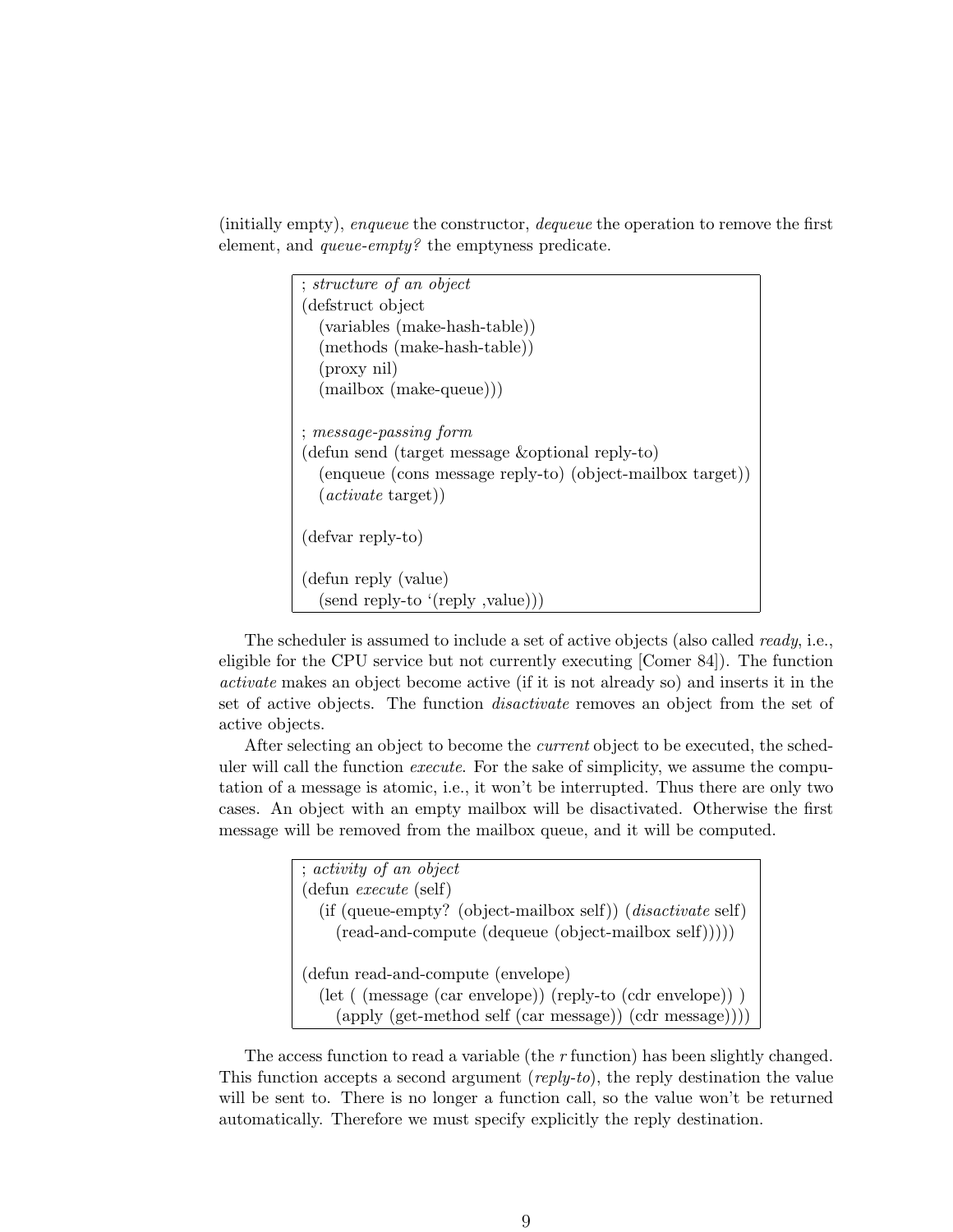; to define variables (defun make-variable-method (value) #'(lambda (&optional (new-value nil set?)) (if set? (setq value new-value) (reply value)))) ; access to a variable (defun r (variable reply-to) (send self '(,variable) reply-to))

As a consequence, the method incr of the counter becomes complicated. The starting point is the reading of the variable contents of the counter. This value should be sent back to some object. We will dynamically create a special (and local) object <sup>7</sup> dedicated to the incrementation. This object will receive the value, add 1 to it, and then send an assignment message  $8$  to the counter to assign *contents* with that new value. The next figure shows the *counter* object, this *interface* object, and their message exchanges.

Here are the four messages sent to increment the counter. The first one is the original one. They are time ordered from A to D by their causality. We assume the initial contents of the counter is 0.

- (A) (send counter '(incr))
- (B) (send counter '(contents) interface)
- (C) (send interface '(reply 0))
- (D) (send counter '(contents 1))

The definition of the incr method first creates this local object, bound to the local variable *interface*. It will recognize only one method *reply*, whose action is to send the assignment message "(contents  $(1+\text{value})$ )" to the counter. This *interface* object created, counter will consult its variable contents and reply its value to the object interface.

<sup>7</sup>Such an object is called a continuation in the actor model of computation [Hewitt et al. 74] [Lieberman 81]. A continuation is an actor which encodes all the behavior necessary to resume a computation after reception of an answer to a question.

 $8$ The message "(contents)" is used to read the variable *contents* of the counter. The message "(contents *new-value*)" is used to assign it.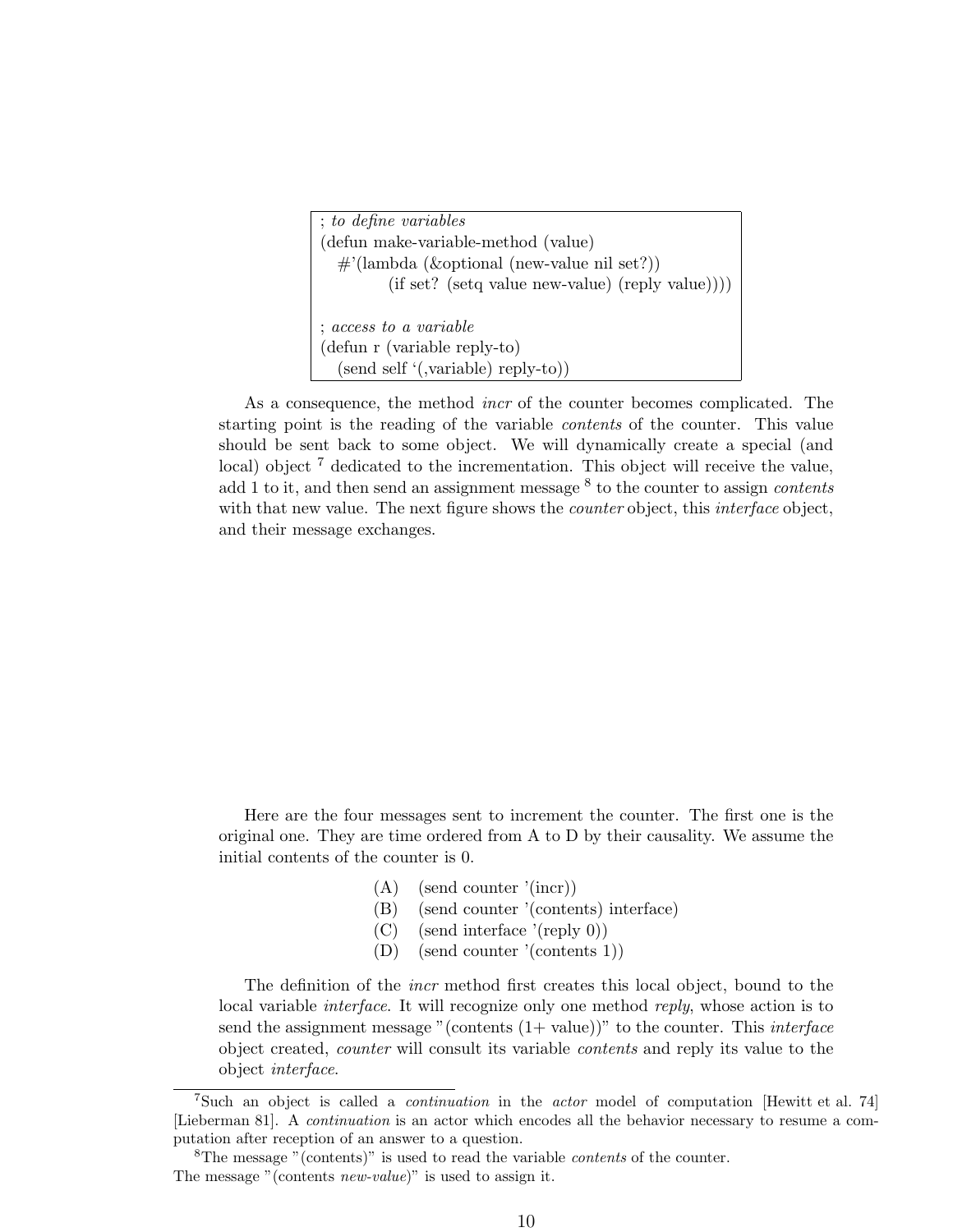| ; redefinition of the method incr of the object counter                            |
|------------------------------------------------------------------------------------|
| (put-method counter 'incr                                                          |
| $\prime$ (lambda ()                                                                |
| $(\text{let } ((interface (\text{make-object})))$                                  |
| (put-method <i>interface</i> 'reply                                                |
| $\lceil (\text{lambda (value) (send counter ' (contents , (1 + value))))}) \rceil$ |
| (r'contents <i>interface</i> )))                                                   |

Note that the method *show* should also be redefined in the same way.

### 4.6 An Example of Bad Serialization

The model of the third interpreter has a big weakness as we can show now.

Suppose we send consecutively two messages *(incr)* to the counter. We cannot ensure that the contents will be the previous one plus 2. The *incr* method was "atomic" in our two previous interpreters, but is no longer now. Some messages can insert and interfer during the processing of the incr method, because this method now reduces to several message sendings. As a consequence, the two *(incr)* messages may overlap and the first side-effect could be shadowed by the second one. Another increment message will create four other messages passings  $(A'$  to  $D')$ . If the second message consulting the contents variable (B') happens to reach the counter before the first assignment message (D), the first incrementation will be shadowed by the (same) second one. In the other case, the double incrementation will work well as in the previous interpreter.

$$
B' < D \implies
$$
 contents : 1  

$$
D < B' \implies
$$
 contents : 2

 $(M1 < M2$  means that message M1 arrives before message M2 to the common target.)

## 5 Delegation and Synchronization

### 5.1 Atomicity and Synchronization

If we modify our third interpreter in an "undelegated" way, i.e., by coming back to a direct access to the variables like in the first interpreter, the example works fine again, because the *incr* method regains atomicity.

Our second interpreter uses also a delegation architecture, but the synchronization is ensured by the function call mechanism. Thus this interpreter also keeps variables access atomic.

## 5.2 Granularity of Objects

The distribution of objects increases modularity and concurrency in the system, but the serialization becomes hard to ensure. The granularity (i.e., the size of the objects) of an object-oriented system is an important tradeoff. ABCL is a language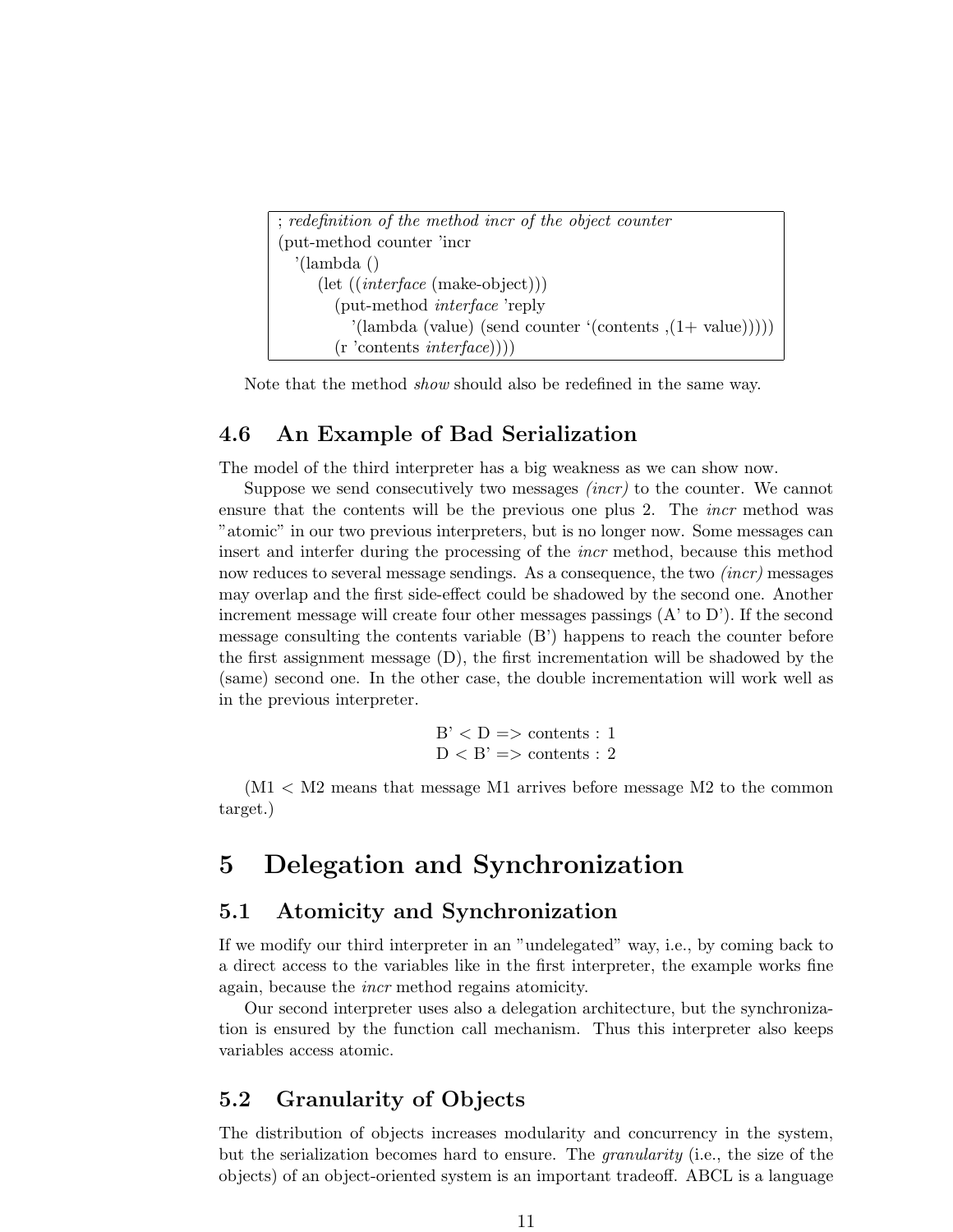with a medium scaled granularity with no full uniformity,  $9$  different from the actor approach where actors are very small (and numerous).

### 5.3 Serialization Fairness and Recursion

The messages sent to an object O are ordered (in a queue) following the ordering of their arrivals to O. It is assumed that two messages cannot arrive at the same time. An undeterministic arbiter orders them. Thus in case of recursion (the object O sends a message to itself), the ordering of this recursive message and another message sent to O cannot be predicted. To ensure the atomicity of the incrementation of the counter, we need to lock the counter to avoid it to compute some other messages before the end of the computation of the incr message. But the problem is not simple because, on the other hand, the counter should accept the recursive messages (sent by itself) while temporary rejecting the other ones. It is possible to implement such a mechanism but the model becomes very complicated, which is opposed to its intuitive foundation. We need to use a *waiting mode* or/and a *synchronous* message passing type, such as the Now type of the ABCL model [Yonezawa et al. 86]. Then it is difficult to avoid the risk of deadlock.

## 5.4 Granularity of Delegation

Rather than a formal delegation model, Henry Lieberman proposed a new "philosophy" of inheritance. These ideas first introduced by Henry Lieberman in 1981 [Lieberman 81] have evolved [Lieberman 86a].

There is no formal definition of delegation, but the basic ideas of distributing <sup>10</sup> an object in several pieces to gain flexibility, and implementing variables as methods to allow a communication uniformity remain. Thus in any incarnation of the delegation in a concurrent world, the problem of serialization we pointed out remains and its resolution is not simple. On the other hand, delegation escapes these deficiencies when remaining in a sequential world, using function call to implement message passing.

## 5.5 The Replacement Actor Model

We noticed that the latest actor model [Agha 85] relies on *atomic* objects. In that recent model, there is no side effect. An actor must specify its *replacement actor* which could have different acquaintances, in order to allow changing states. As soon as this specification (using the primitive become) is encountered, the replacement

<sup>9</sup>Other entities than objects (such as Lisp functions) are used in ABCL. In contrast Act1 [Lieberman 81] (and Smalltalk [Goldberg & Robson 83] as well) claims that everything is an object in its system.

<sup>&</sup>lt;sup>10</sup>We presented a simplified model in  $\S 4.5$ . The model proposed in [Lieberman 86b] is more "distributed". Methods are themselves objects used with variables to build extension objects. An object can delegate a message to all its methods in parallel to give a chance to each method to handle it.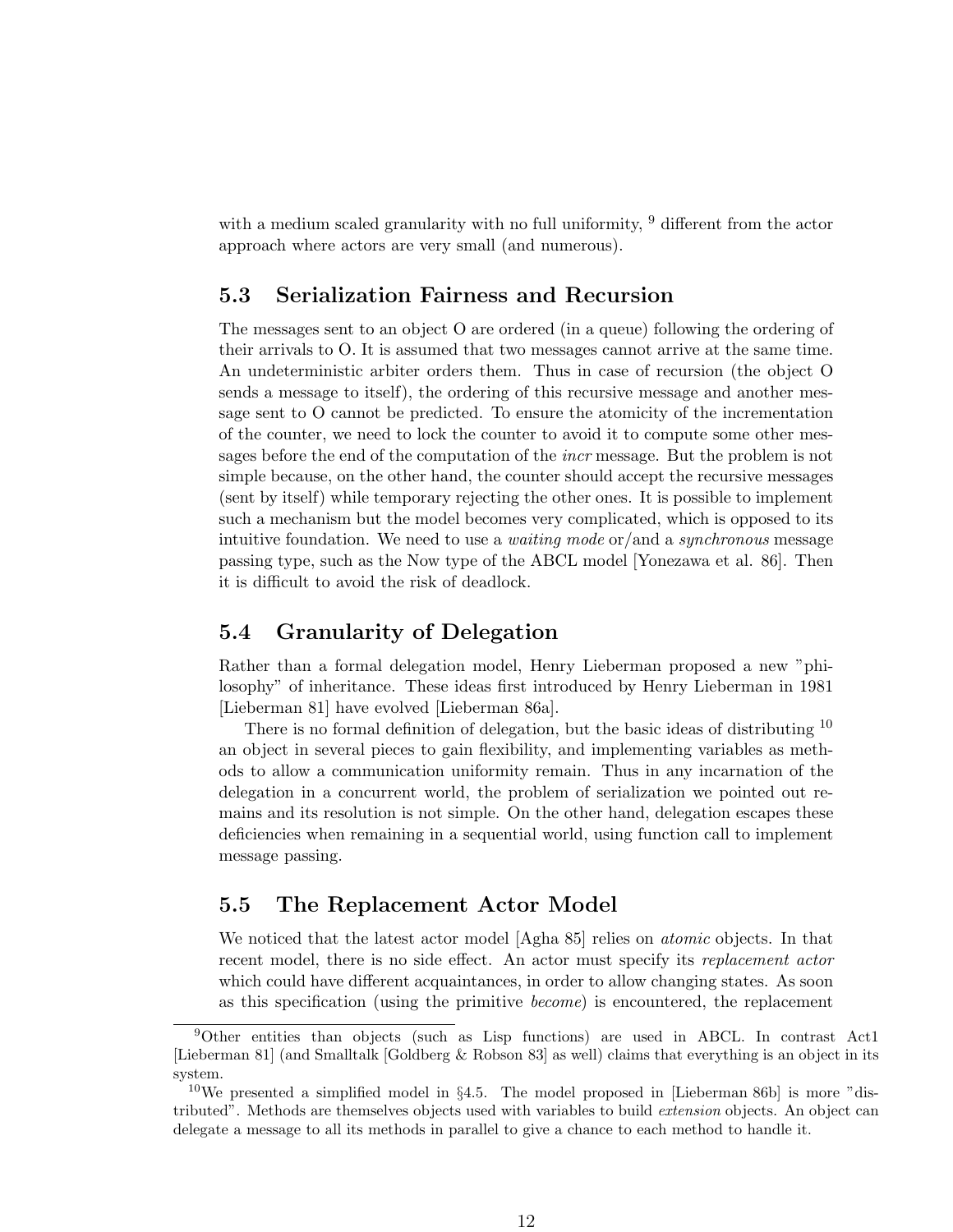actor begins to compute the next message in the mail queue, thus allowing a pipelining of messages. There is no delegation proposed in the actor model of [Agha 85], and it seems difficult to safely incorporate it as the next section shows.

## 5.6 Serialization through Stream Manipulation

In the Vulcan language [Kahn et al. 86], the model used is close to the replacement actor model of Agha. A perpetual object is implemented in a Concurrent Logic Programming Language as a perpetual process (illusion), i.e., an ephemeral process that continually reincarnates itself in another process with the same functor and consuming the remainder of the message stream. Like in [Agha 85], a changeable state is represented by a new incarnation replacing the old one. The new process owns a new state instead of the old one. The stream (used as a communication channel) is passed along from process to process to provide a perpetual identity to the object. This strategy is analogous to the replacement actor scheme.

A delegation scheme is proposed  $11$  in Vulcan. The explicit manipulation of the communication stream avoids the serialization problem we pointed out above. Recursive messages (using *self)* are implemented by presetting the tail-recursive call with the messages to be interpreted **before** messages already on the stream. The same technique is used for delegation. Recursion will operate on *self* so that any messages sent to self during the delegation will arrive before those sent externally. This technique allows a good handling of delegation, because the communication channel is unique and explicitly declared. But the question of ordering preservation in case of stream merging is not addressed. In a *fair* merge of streams, any kind of insertion could occur, so the problems of overlapping we pointed out could reemerge.

## 6 A Reverse model to Delegation

We now present another model, we will call the "receipe query" or "reverse" model, because it is intuitively the reverse way compared to delegation.

## 6.1 Receipe Query Model

Rather than delegating the message, we will ask another object for the "receipe" (method), i.e., the way how to answer to the message. In that case, the initial receiver of the message remains the current one and keeps the control of the computation. It is waiting for the proxy to send it back the method associated to the message.

<sup>&</sup>lt;sup>11</sup>In Vulcan, a class model is adopted. An inheritance mechanism is proposed, implemented by a recopy of the inherited code. A delegation mechanism is also proposed in order to define delegation from an object to its components (parts). This was formerly introduced in [Yonezawa 83] and [Shapiro & Takeuchi 83].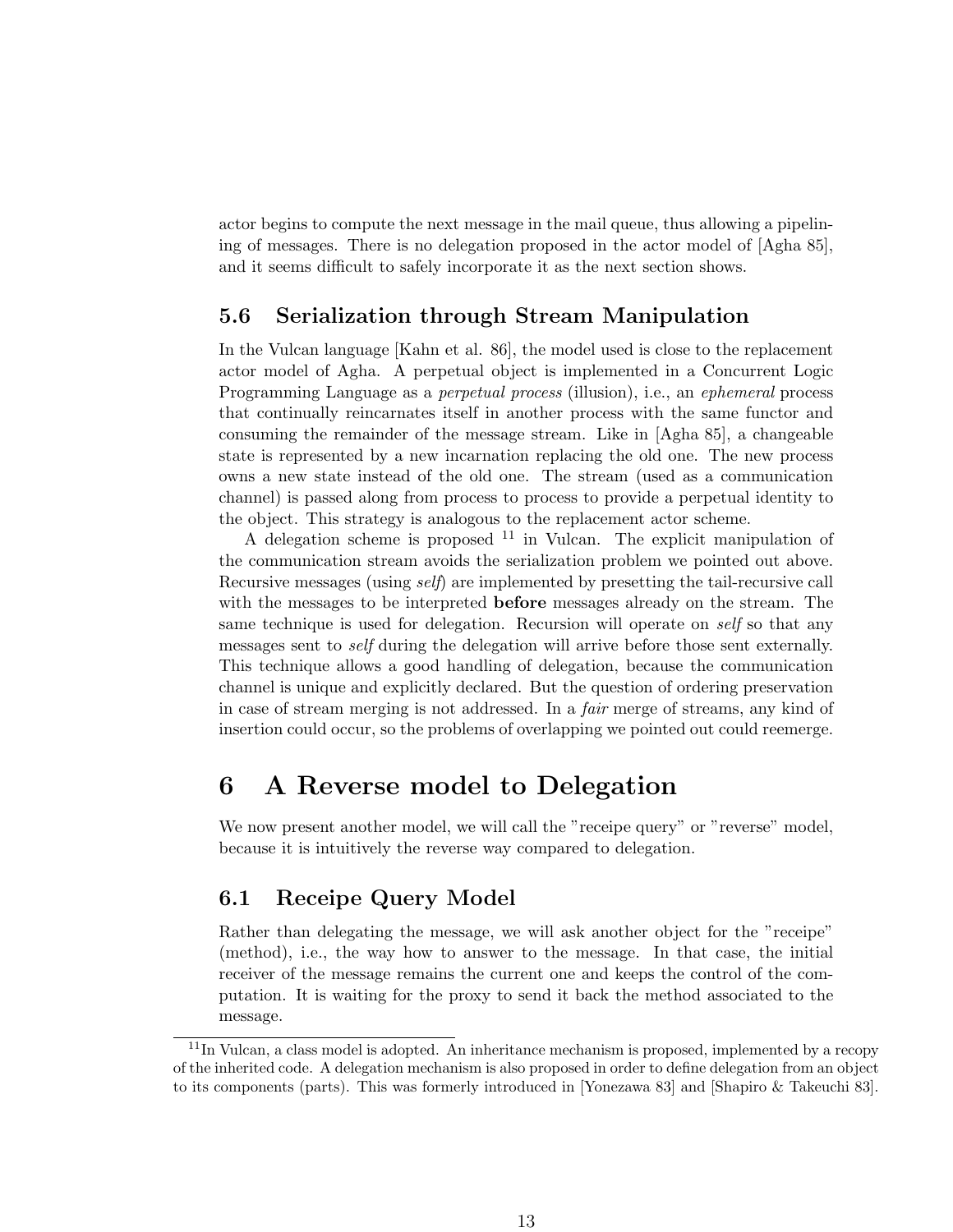### 6.2 Assumptions and Limitations

This model relies on some assumptions. Every object should understand the message "What is the receipe for that message?". This pattern must be primitive and default to the set of methods of any object. We could also introduce a special type of message to get a method's body. In both cases this causes some problems of uniformity.

The second point is how to send back the inherited method to the initial receiver. Without shared memory assumption, we cannot just send the address of the code. A solution to this second problem is to copy the code body of the inherited method and to send it back. This operation is rather expensive in terms of memory allocation. Another solution assumes that methods are themselves objects. Then the address of the selected method can be sent back. The initial receiver will then send a request of self-computation to this method and wait for acknowledgment of its termination. Unfortunately, the method object may need to access to a variable by sending a message to the initial receiver which is already locked. One more time it becomes difficult to avoid deadlocks. This model, as delegation, is not fully suitable to our needs.

## 6.3 Object-Based Inheritance

We discovered recently the existence of a model very close to ours. Object-based inheritance [Hailpern 86] [Nguyen & Hailpern 86] owns some analogy with an "autoload" library concept.

They consider two kinds of methods: *simple* methods and *inherited* methods. A simple method contains the actual code to be executed. An inherited method contains pointers to other objects which contain the code. Two types of messages are provided: usual type called a *request*, and *inheritance* used to access *inherited* methods. A copy of the body of the inherited method is sent back and evaluated in the name-space of the initial receiver. Message passing is synchronous, and messages are serialized to each object except for inheritances which could be processed in parallel because  $12$  memory is not affected. This model suffers from the problems pointed in the previous section.

## 7 The Copy Model

In order to avoid the problems met with the delegation scheme, we will briefly present another extreme alternative based on recopy. The advantages of this approach are the efficiency of execution and the atomicity of objects, thus avoiding the serialization problems encountered in the delegation model.

But two big deficiencies are to be considered. The code size is big because of all the recopies, specially in the case of very general objects to be inherited by a high percent of the objects population. The second deficiency is the staticity of

<sup>12</sup>The methods are supposed to remain unchanged to avoid "observation" of side effects (see [Gifford & Lucassen 86]).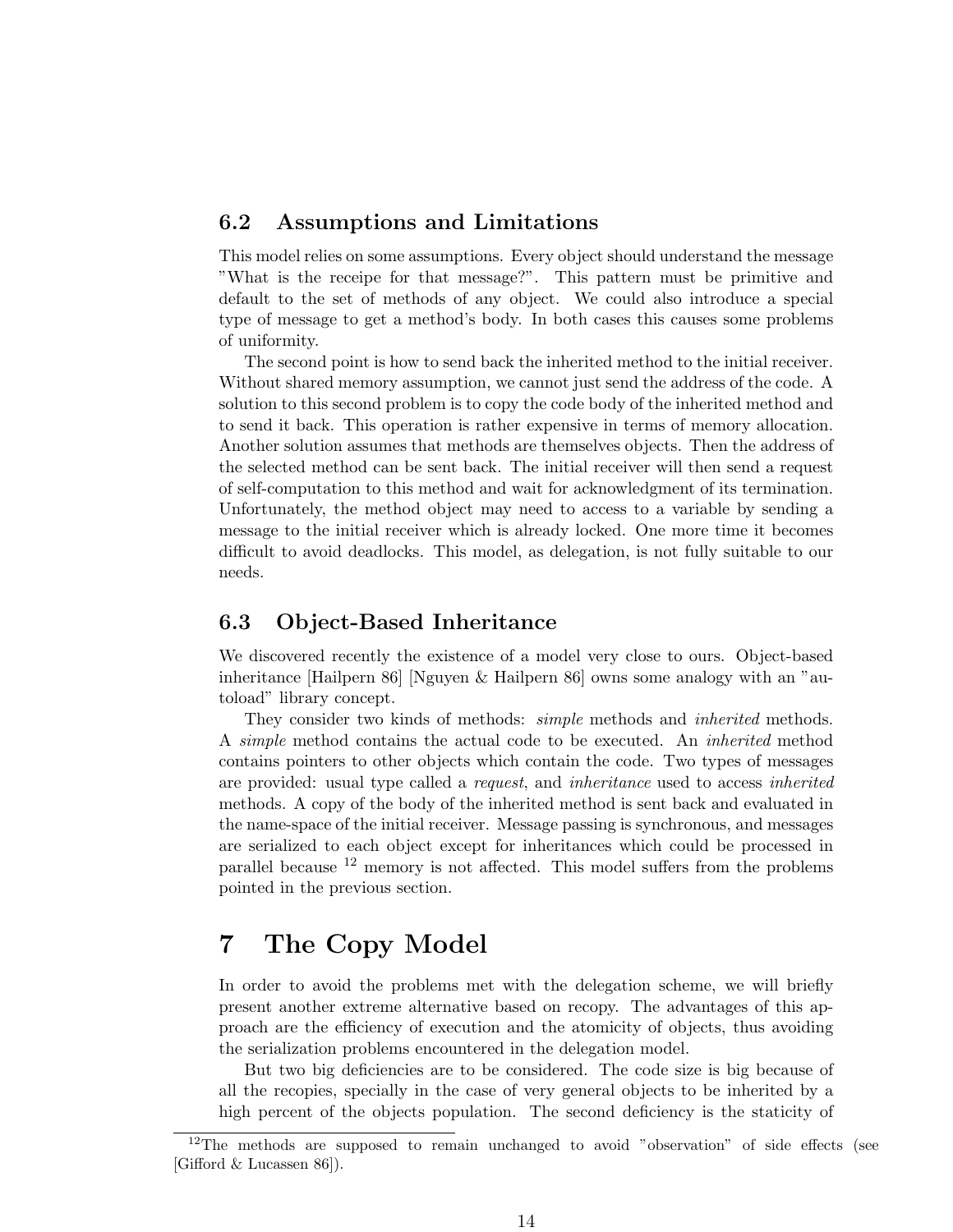inheritance, i.e., once copied, a change to the initial object won't affect the new one. It is possible to use some techniques to reduce these two weaknesses. We review them below.

## 7.1 Memory Occupation

In languages with inheritance, there is usually a class called *Object*. This usual default superclass represents the most common behaviors and is the root of the inheritance tree. As a consequence, every object will recognize the methods specified by this root class, unless they are shadowed somewhere in the hierarchy.

We cannot use such a basic object in our copy model. If we do so, its code will be copied into **every** object. Thus basic (default) behaviors should be declared as global (or at least on each machine). Their invocation will rely on a default mechanism and not the usual inheritance scheme. As a consequence we loose the uniformity of inheritance. Even worst, the use of inheritance should be restricted to objects which have a small offspring (the objects that will inherit from them) otherwise the recopy scheme is too heavy. In other words, this inheritance strategy exists but cannot be used extensively. This is the main weakness of the copy scheme.

## 7.2 Updating Problem

An automatic updating mechanism can be easily added. Such a facility is used in the inheritance of the Flavors [Moon & Weinreb 80]. We assume that objects won't change too often, and again that their offspring is not too wide. (In the Flavors system, a change made to the *Vanilla* flavor, the root of the hierarchy, will start a recompilation of the entire system!)

## 8 Conclusion

In this paper we reviewed and discussed some of the main strategies proposed for inheritance in object-oriented concurrent programming. We remarked that the attempts to increase flexibility of inheritance, by widely distributing it among the objects, complicates the serialization issues. A tradeoff between distribution for flexibility, and atomicity for synchronization appears to be fundamental as usual in parallelism. An alternative based on a synchronous approach has some weak points. We now need to give a stronger formalization to this study and explore good compromises between this strategies. A next paper to appear will present our current research in that field.

## Acknowledgments

We would like to thank Pierre Cointe, Brent Hailpern, Henry Lieberman, Mark Miller, Etsuya Shibayama and other people for various fruitful discussions.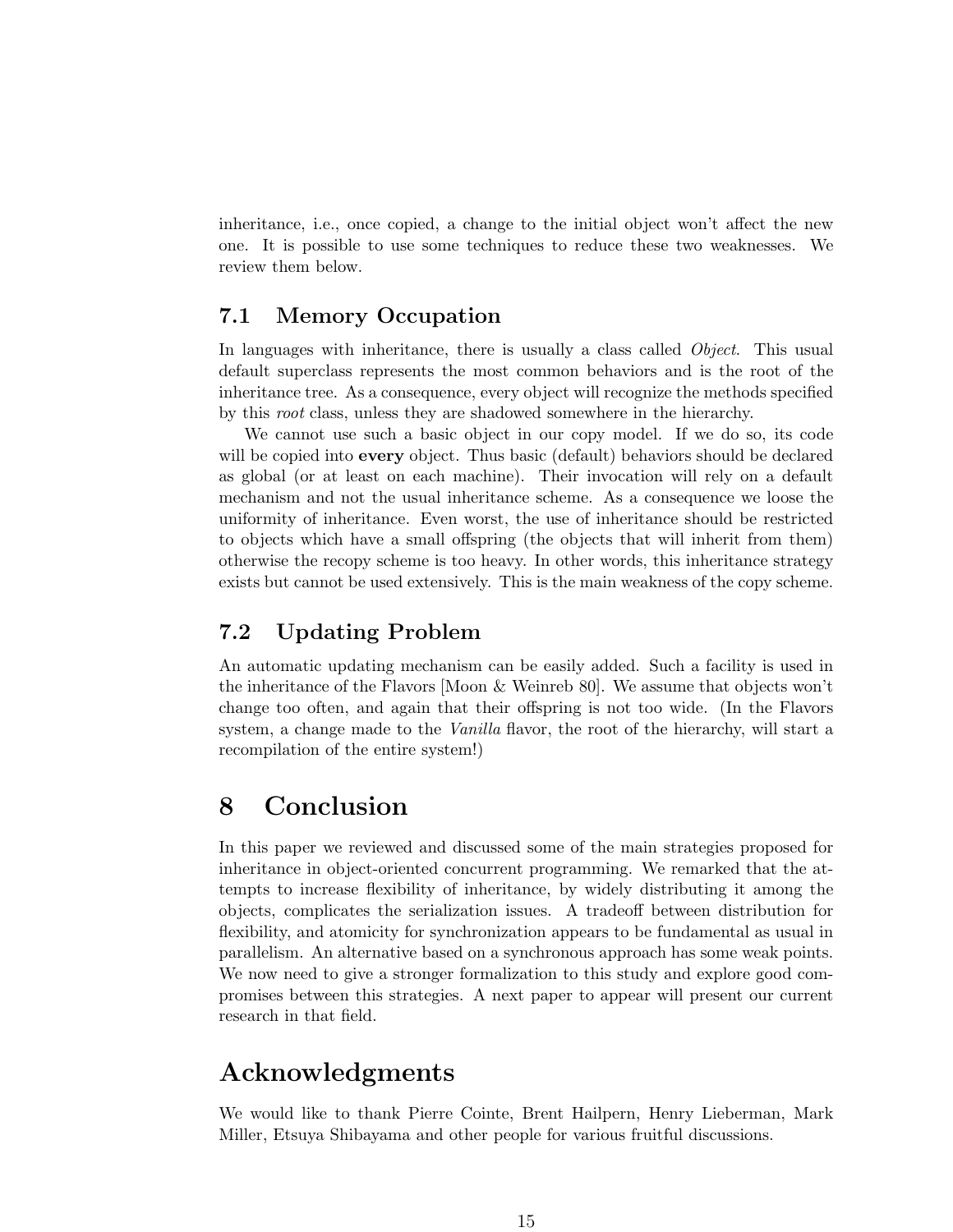## References

- [Agha 85] Agha, G., Actors: A Model of Concurrent Computation in Distributed Systems, MIT Press, Cambridge MA, USA, December 85.
- [Bobrow & Winograd 77] Bobrow, D. G., T. Winograd, An Overview of KRL, A Knowledge Representation Language, Cognitive Science, Vol. 1, No 1, pp. 3-46, January 77.
- [Bobrow & Stefik 83] Bobrow, D., M. Stefik, The LOOPS Manual, Xerox PARC, Palo-Alto CA, USA, December 83.
- [Borning & Ingalls 82] Borning A., D. H. Ingalls, Multiple Inheritance in Smalltalk-80, Proceedings of the AAAI-82, pp. 234-237, Pittsburgh PA, USA, August 82.
- [Briot 84] Briot, J-P., Instanciation et Héritage dans les Langages Objets, *(thèse*) de 3ème cycle), LITP Research Report, No 85-21, LITP - Université Paris-VI, Paris, France, December 84.
- [Comer 84] Comer, D., Operating System Design the XINU Approach, Prentice-Hall, London, UK, 84.
- [Dahl et al. 70] Dahl, O., B. Myhrhaug, K. Nygaard, Simula-67 Common Base Language, SIMULA information, S-22 Norvegian Computing Center, Oslo, Norway, October 70.
- [Deutsch & Schiffman 84] Deutsch, L. P., A. M. Schiffman, Efficient Implementation of the Smalltalk-80 System, 11th ACM Symposium on POPL, pp. 297-302, Salt Lake City UT, USA, Jan 84.
- [Fahlman 79] Fahlman, S. E., NETL: A System for Representing and Using Real-World Knowledge, MIT Press, Cambridge MA, USA, 79.
- [Gifford & Lucassen 86] Gifford, D. K., J. L. Lucassen, Integrating Functional and Imperative Programming, 1986 Conference on Lisp and Functional Programming, pp. 28-38, Cambridge MA, USA, August 86.
- [Goldberg & Kay 76] Goldberg, A., A. Kay, Smalltalk-72 Instruction Manual, Research Report SSL 76-6, Xerox PARC, Palo Alto CA, USA, March 1976.
- [Goldberg & Robson 83] Goldberg, A., D. Robson, Smalltalk-80 The Language and its Implementation, Addison-Wesley, Reading MA, USA, 83.
- [Hailpern 86] Hailpern, B., Object-based Inheritance, (position paper), OOP-SLA'86, Portland OR, USA, November 86.
- [Hewitt et al. 74] Hewitt, C. E. et al., Behavioral Semantics of Nonrecursive Control Structures, IFIP'74, Paris, France, April 74.
- [Hewitt 76] Hewitt, C. E., Viewing Control Structures as Patterns of Message Passing, A.I. Memo, No 410, MIT, Cambridge MA, USA, December 76.
- [Ingalls 78] Ingalls, D. H., The Smalltalk-76 Programming System Design and Implementation, 5th ACM Symposium on POPL, pp. 9-15, Tucson AR, USA, January 78.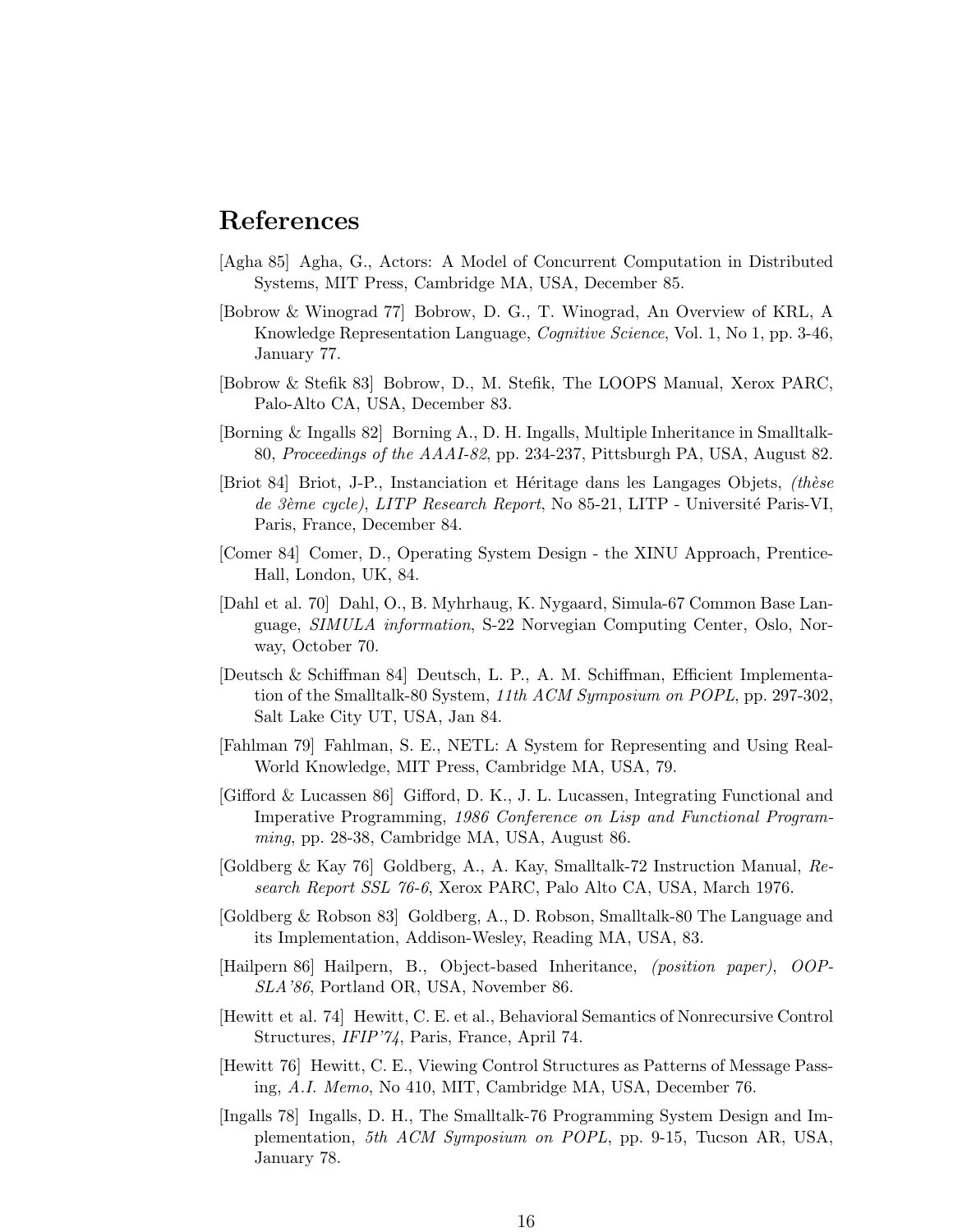- [Kahn et al. 86] Kahn, K., E. Dean Tribble, M. S. Miller, D. G. Bobrow, Objects in Concurrent Logic Programming Languages, OOPSLA'86, Special Issue of SIGPLAN Notices, Vol. 21, No 11, pp. 242-257, Portland OR, USA, November 86.
- [Lieberman 81] Lieberman, H., A Preview of Act1, AI Memo, No. 625, MIT, Cambridge MA, USA, June 81.
- [Lieberman 86a] Lieberman, H., Delegation and Inheritance Two Mechanisms for Sharing Knowledge in Object-Oriented Systems, 3rd AFCET Workshop on Object-Oriented Programming, J. Bezivin and P. Cointe (ed.), Globule+Bigre, No 48, pp. 79-89, Paris, France, Janvier 86.
- [Lieberman 86b] Lieberman, H., Using Prototypal Objects to Implement Shared Behavior in Object Oriented Systems, OOPSLA'86, Special Issue of SIGPLAN Notices, Vol. 21, No 11, pp. 214-223, Portland OR, USA, November 86.
- [Moon & Weinreb 80] Moon, D. A., D. Weinreb, Flavors: Message Passing In The Lisp Machine, AI Memo, No. 602, MIT, Cambridge MA, USA, November 80.
- [Nguyen & Hailpern 86] Nguyen, V., B. Hailpern, A Generalized Object Model, Proceedings of the Object-Oriented Workshop, SIGPLAN Notices, Vol. 21, No 10, pp. 78-87, Yorktown Heights NJ, USA, June 86.
- [Roberts & Goldstein 77] Roberts, R. B., I. P. Goldstein, The FRL Manual, AI Memo, No. 409, MIT, Cambridge MA, USA, 77.
- [Steele 84] Steele, G. L., Common Lisp The Language, Digital Press (DEC), Burlington MA, USA, 84.
- [Shapiro & Takeuchi 83] Shapiro, E., A. Takeuchi, Object Oriented Programming in Concurrent Prolog, New Generation Computing, Vol. 1, No 1, pp. 25-48, Ohmsha, Tokyo, Japan - Springer-Verlag, Berlin, West Germany, 83.
- [Stefik & Bobrow 86] Stefik, M., D. Bobrow, Object-Oriented Programming: Themes and Variations, AI Magazine, Vol. 6, No 4, pp. 40-62, Winter 86.
- [Touretzky 86] Touretzky, D. S., The Mathematics of Inheritance Systems, Research Notes in Artificial Intelligence, Pitman, London, UK - Morgan Kaufman, Los Altos CA, USA, 86.
- [Yonezawa 83] Yonezawa, A., On Object-Oriented Programming, Computer Software, Vol. 1, No 1, Iwanami Publisher, Japan, April 83.
- [Yonezawa et al. 86] Yonezawa, A., J-P. Briot, E. Shibayama, Object-Oriented Concurrent Programming in ABCL/1, OOPSLA'86, Special Issue of SIGPLAN Notices, Vol. 21, No 11, pp. 258-268, Portland OR, USA, November 86.